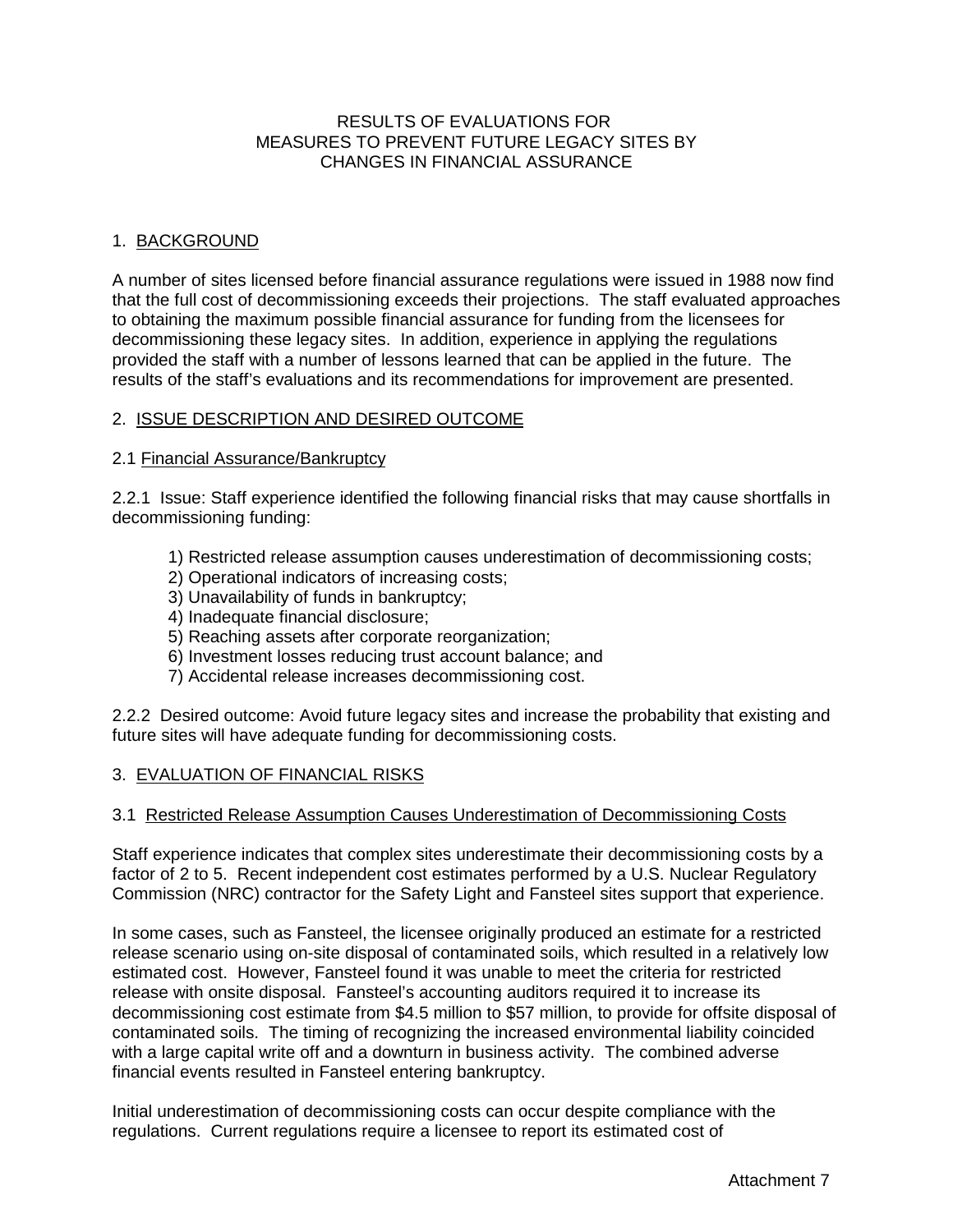decommissioning in a Decommissioning Funding Plan (DFP) when it applies for a license. (Licensees existing as of 1988 were required to submit a DFP by 1990, with certain extensions for licensees in timely renewal.) However, the current regulation does not require the licensee to obtain NRC approval of its cost estimate. In addition, the current regulation does not specify the basis the licensee must use for the cost estimate. Consequently, the staff must accept the basis submitted by the licensee if it appears reasonable. In some cases, licensees have assumed the lower-cost restricted release without a demonstration that the licensee can actually meet the required criteria.

The DFP must provide a means to adjust the cost estimate and funding level periodically, pursuant to 10 CFR 30.35(e), 40.36(d), and 70.25(e). The regulations do not specify what adjustment is required, nor what period may elapse between adjustments. However, the regulations governing the Decommissioning Plan (DP) (10 CFR 30.36(g), 40.42(g), and 70.38(g)) require that, at the time of submittal of the DP, the licensee must update its cost estimate and provide financial assurance to cover the cost. In some cases, a requirement to update the decommissioning cost estimate is placed in a license condition.

This situation results in the potential for a licensee to initially provide inadequate financial assurance, primarily because of reliance on a cost estimate for restricted release. Even where a license condition requires frequent updates, the initial assumption of restricted release permits a level of financial assurance that may eventually prove to be inadequate. The situation can remain unchanged for many years, until license termination, when it may be too late for the licensee to meet its financial obligations for cleanup.

In the staff's view, a licensee should design and operate its facility to avoid the spread of contamination that would result in a restricted release when the license is terminated. Therefore, the staff believes that the regulations should be amended to require the licensee to submit a cost estimate for unrestricted release and to obtain NRC approval of its DFP. Some exceptions would be made for existing licensees. Existing licensees would be offered the option to demonstrate their ability to meet restricted release criteria by submitting and obtaining approval for DPs proposing restricted release. After receiving DP approval, they could submit DFPs with the approved restricted release cost estimates and provide financial assurance for those amounts. Alternatively, existing licensees could seek NRC's acceptance of their plans for institutional controls and independent third party arrangements, rather than a complete DP. Future license applicants would not be offered the option to submit restricted release cost estimates. Rather, they would be required to submit DFPs and financial assurance for unrestricted release. This recommendation should be implemented by amending the regulations.

### 3.2 Operational Indicators of Increasing Costs

The list of events that can increase decommissioning costs includes:

- 1) Spills
- 2) Groundwater and soil contamination
- 3) Increased waste inventory
- 4) Increased waste disposal costs
- 5) Facility modifications
- 6) Changes in authorized possession limits
- 7) Actual remediation costs that exceed the initial cost estimate
- 8) On-site disposal
- 9) Use of settling ponds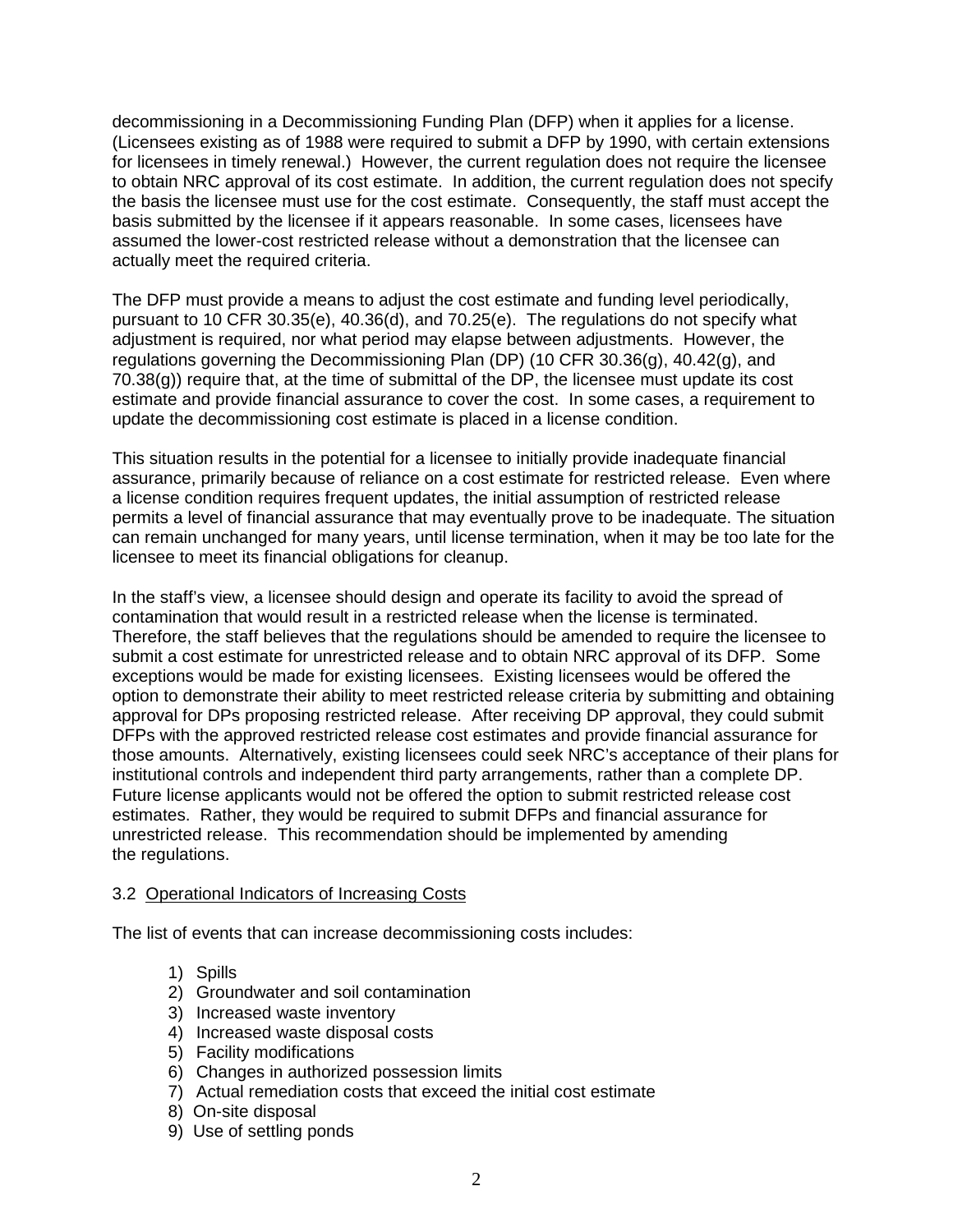Regulatory methods that may reduce the occurrence of soil and groundwater contamination are discussed in Attachment 8 of this paper. Potential criteria for NRC approval of on-site disposal are discussed in Attachment 4 of this paper. Because these issues can affect the cost of decommissioning, they are included in the list of triggering events.

These events should trigger the licensee to reevaluate its decommissioning cost estimate and adjust the level of financial assurance to cover any increase in cost. However, in practice, licensees often have not done so. The first specific time defined by the regulations to update the cost estimate is when the decommissioning plan is submitted. As a result, the cost estimate may not be updated until after operations cease and the licensee applies for license termination. In some cases, license conditions require adjustment for inflation, but they do not address trigger events such as those listed above.

The effect of on-site disposal on decommissioning cost depends on the radiological impact of the disposal. Attachment 4 of this paper discusses several radiological criteria that could be used for approving on-site disposal. On-site disposal is mentioned because such action should trigger an evaluation of the effect it may have on the licensee's decommissioning costs.

The Commission took a first step toward the goal of keeping licensee cost estimates up to date with the issuance of a notice of proposed rulemaking on October 7, 2002, which will, among other things, require a licensee to adjust its cost estimate every 3 years. However, the rulemaking was prepared primarily to account for inflation in the minimum cost of decommissioning since the original rule was issued in 1988. The Commission did not significantly alter the proposed rule with regard to DFPs because that would have delayed its issuance. Consequently, the proposed rule did not address the trigger events noted above. The staff believes that the occurrence of a trigger event should result in timely reassessment of the decommissioning costs, taking the event into account, before the passage of 3 years, as contemplated by the proposed rule on updating financial assurance for inflation. Early recognition of increased costs increases the licensee's ability to finance its costs. It also provides an incentive to reduce the number of events that spread contamination or otherwise increase decommissioning costs.

Therefore, the regulations should be revised to require a licensee to reevaluate its decommissioning cost estimate, and, if necessary, provide additional financial assurance to cover higher costs, within a reasonable time after an operational event that indicates a potential for increasing decommissioning costs.

### 3.3 Unavailability of Funds in Bankruptcy Where Financial Assurance Is Provided by Parent Company or Self-Guarantee

The parent company and self-guarantee methods of financial assurance permit a licensee whose assets are large in comparison to its decommissioning liability to guarantee its own decommissioning cost estimate. The guarantor must have substantial assets in the United States, a tangible net worth of at least \$10 million, and meet certain financial ratios or bond ratings requirements. To qualify to use these methods, the licensee must submit a financial test to demonstrate compliance with the criteria listed, and provide a written guarantee agreement. The essence of the agreement is that the guarantor will either carry out the decommissioning, or set up a fund in favor of NRC in the amount of the current decommissioning cost estimate. However, a parent company or self-guarantee does not require the guarantor to set aside any funds unless the licensee fails to carry out decommissioning. As a result, during operation there is no requirement to set aside funds because the licensee is not in decommissioning.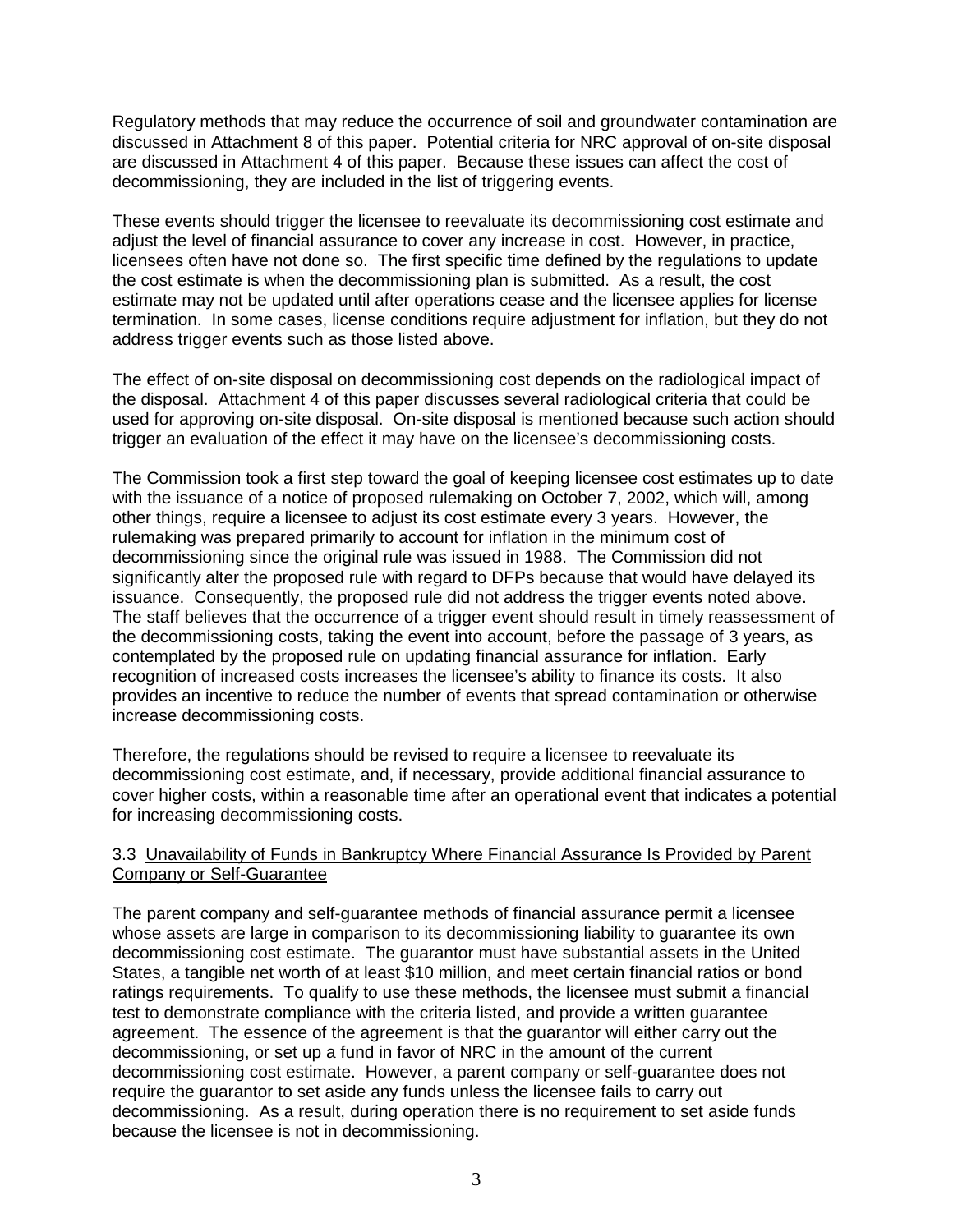The lack of actual funding makes the parent company and self-guarantee vulnerable in the event of bankruptcy. Bankruptcy law imposes an automatic stay on fund transfers, which would prevent the funding of a decommissioning trust from general funds if the licensee were to enter bankruptcy. (Funding arrangements made before the bankruptcy occurs, such as prepayment into a segregated account, or third-party guarantees, are free from this vulnerability.) Although the financial criteria were selected to provide early warning of a licensee's deteriorating financial position, recent bankruptcies of very large corporations (e.g., Enron, Worldcom) demonstrate that bankruptcy can follow rather quickly after financial problems are revealed. Consequently, one of the events that make financial assurance necessary, bankruptcy, would in itself prevent payment of funds for decommissioning, at least until resolution of the bankruptcy proceeding.

Another consideration arises from the priority of debt payments in bankruptcy. As currently structured, the parent company and self-guarantee can be viewed as unsecured debts. Under that theory, no funds reach NRC (as an unsecured creditor) until after at least three higherpriority debt classes are satisfied: debtor financing provided specifically for the bankruptcy, administrative claims, and secured debt. Environmental obligations, such as decommissioning costs, sometimes receive priority treatment as administrative claims, but that treatment is not assured. Amending the regulation to restructure the parent company and self-guarantee as secured debt, requiring collateral, would raise the obligation to secured debt status. Such action would improve the chance of recovery in bankruptcy as compared with treatment as unsecured debt. On the other hand, a secured debt structure may preempt treatment as higher priority debt under an administrative claim theory. The ability to recover funds for decommissioning depends on the priority of the claim as well as the amount of competing debt. Where the decommissioning obligation receives low-priority treatment, even if sufficient funds exist to pay for decommissioning, the licensee may not be required to make payment to the decommissioning trust fund, because higher priority debt may deplete the available funds.

Balanced against the concern over vulnerability is NRC's experience that no licensee providing a parent company or self-guarantee has entered bankruptcy or has failed to proceed with decommissioning projects in an adequate manner. Approximately 34 companies use these methods to provide financial assurance for 48 licenses, as of December 2002. Using these methods, the licensees reduce their financing costs for providing financial assurance. To provide the same amount of assurance using letters of credit would cost about \$8 million per year in aggregate.

Therefore, because of the competing interests involved, the staff proposes to seek additional comment through a rulemaking on the need to change the parent company and self-guarantee methods of financial assurance.

#### 3.4 Inadequate Financial Disclosure for the Parent Company and Self-guarantee Methods of Financial Assurance

The bankruptcies of very large corporations in 2000 and 2001 indicate that inadequate financial disclosures can potentially result in a licensee being unable to fund its decommissioning obligations. Although, the staff has not observed an example of an NRC licensee whose decommissioning funding fell short because of inadequate disclosure of the licensee's financial position, the potential vulnerability of the parent company and self-guarantee methods raises concerns.

Importantly, NRC relies on the licensee's financial statements and auditor's opinion as part of the financial test that the licensee qualifies to use the parent company and self-guarantee methods. It is legal and accepted that some liabilities can be kept off the corporation's balance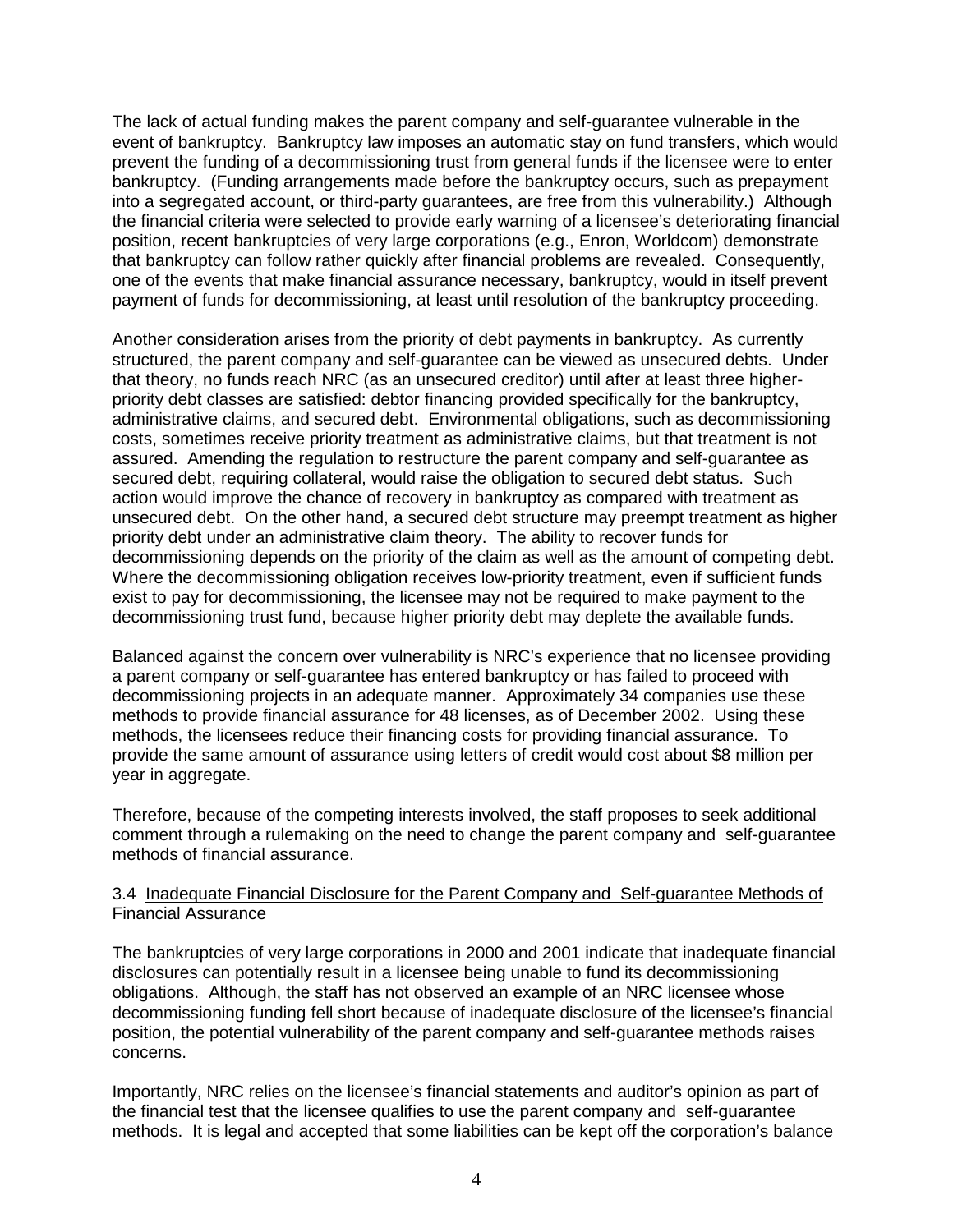sheet. Where off-balance sheet liabilities are large, financial tests based on the financial statements may not be a reliable indicator of the guarantor's ability to pay decommissioning costs for the licensee.

Therefore, the staff believes that rulemaking is needed to require additional assurance of the availability of funds for decommissioning. A licensee with a parent company or self-guarantee should be required to provide a certification that its financial statements do not omit any offbalance sheet liabilities that could prevent it from meeting the financial test.

Adding the proposed certification to the regulations would allow the Commission to impose criminal and civil penalties on a licensee that fails to make an adequate disclosure of its financial position. The certification would include language alerting the licensee that criminal penalties could be imposed if it willfully violated its duty to provide adequate disclosure. The certification would further alert the licensee that failure to provide adequate disclosure could result in the assessment of civil penalties. The penalties would be imposed under the provisions of existing law.

# 3.5 Reaching Assets after Corporate Reorganization If Financial Assurance Proves Inadequate

Safety Light and Sequoyah Fuels exemplify the risk that corporate reorganization can insulate a parent company from the obligations of its subsidiary licensee. In both cases, the parent company successfully sequestered the decommissioning liability of its NRC-licensed subsidiary to the subsidiary itself.

In the Safety Light case, the parent company reorganized in violation of NRC regulations by transferring ownership of the facility to a subsidiary without NRC approval. The effect of the structural change was to leave Safety Light with few assets and low levels of profits after transfer payments were made between subsidiaries. The licensee subsidiary has no means to fund more than a small portion of its decommissioning costs. The cost of litigation to obtain assets from the parent company appears to exceed the value of additional payments that may be obtainable from the parent company.

Sequoyah Fuels presented a different scenario. Sequoyah was purchased by General Atomic about the time the financial assurance regulations were issued. Sequoyah contended, persuasively, that because its license had not been renewed, it was not required to provide financial assurance beyond the minimum amount of \$750,000. The staff estimated that the decommissioning could cost up to \$87 million. Consequently, NRC ordered the corporate parent, General Atomic, to provide financial assurance. However, General Atomic successfully resisted the Order on the basis that NRC could not enforce an Order against a third-tier parent company without a showing of wrongdoing. NRC accepted financial assurance of \$9 million, less taxes, to resolve the matter. The funds are held in escrow. Although NRC accepted less than full coverage for financial assurance, the licensee must still pay the full cost of decommissioning. Sequoyah continues to remediate the site using other funds.

A hypothetical case will illustrate the potential vulnerability of financial assurance to corporate reorganization. A parent company desiring to limit its environmental liability could set up its NRC-licensed activity as a subsidiary, holding no assets other than the licensed facility. A license transfer may be required, but there likely would be no regulatory prohibition to the reorganization because the facility is already licensed. Financial assurance for the subsidiary could be provided by a letter of credit. However, under the assumptions of this hypothetical case, the subsidiary would have few assets and would not have the ability to obtain the credit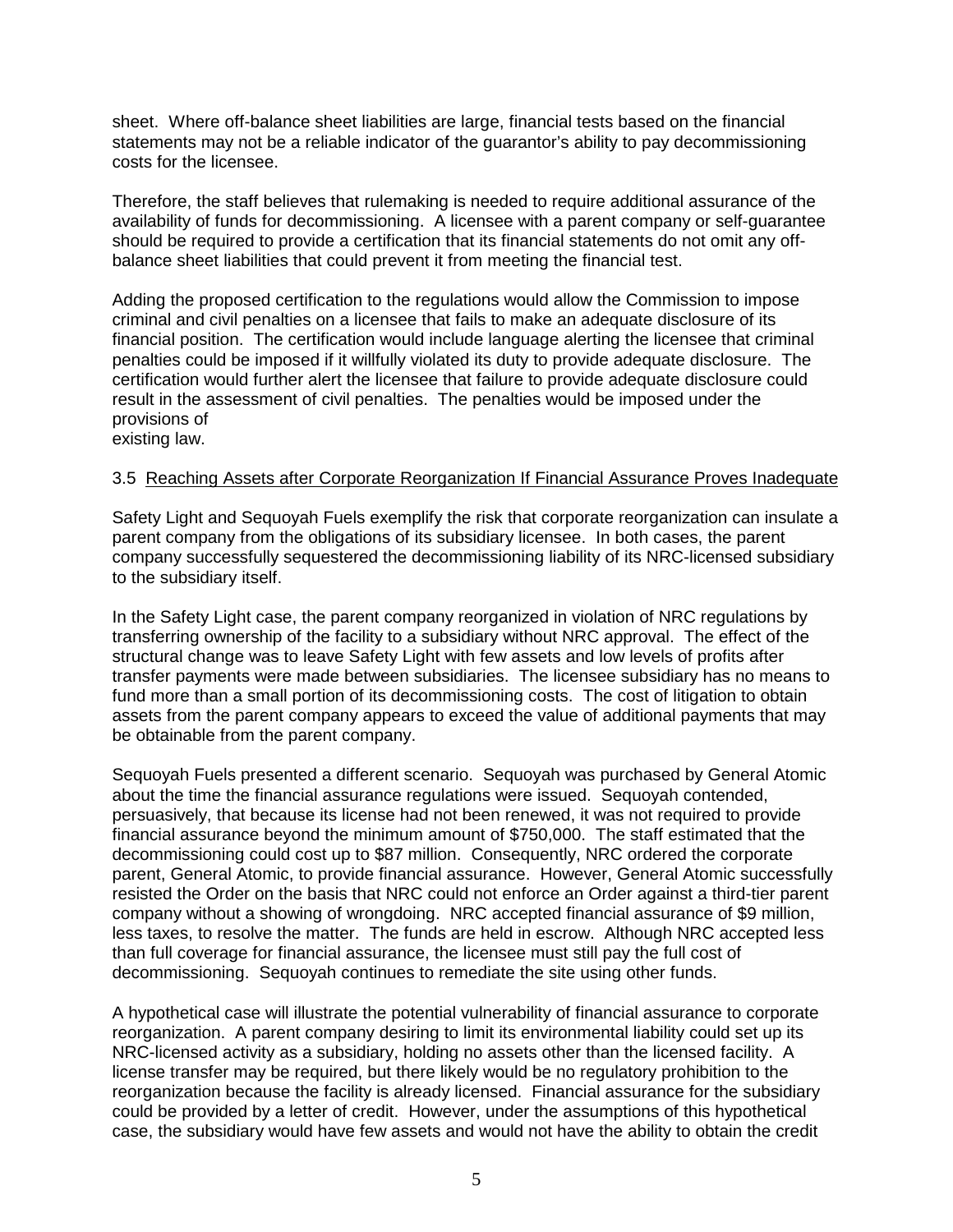on its own merits. The parent company would then provide the letter of credit on behalf of its subsidiary. At this point, the parent company will have successfully limited its liability for decommissioning to the amount of the letter of credit. If the amount later proves to be inadequate, perhaps due to unanticipated groundwater contamination, the NRC will be unable to obtain an increase in funding from the limited assets of the licensee subsidiary . The parent company may allow the letter of credit to expire. That action would require the subsidiary to provide alternative financial assurance, but, as hypothesized, the subsidiary would be unable to do so. The parent company might not be held responsible, because the reorganization might block the NRC from enforcing an order against the parent to provide more funds.

To counter a licensee's efforts to insulate its decommissioning liabilities from the rest of its corporate structure, the staff is considering regulatory amendments. For example, the regulations could be amended to require the licensee to provide NRC with agreements that allow NRC to hold parent companies and subsidiaries liable for decommissioning costs, where this approach is sought. A similar result might be obtained by requiring the parent company to become a co-licensee, and adding a condition to the license addressing the parent company's obligation to pay for decommissioning if the subsidiary failed to do so.

#### 3.6 Investment Losses Reduce Trust Account Balance below the Decommissioning Cost

The regulations require a licensee to cover the amount of its decommissioning cost estimate at the time it submits its DFP. A licensee must adjust its cost estimate and funding level periodically, but the current regulation does not specify what adjustment is required, nor what period may elapse between adjustments. Proposed regulations issued in October 2002 would define the time period between adjustments of the cost estimate, but did not address monitoring trust fund balances during the interim.

Consequently, a trust account is vulnerable to decline during the period between adjustments. In one case, the licensee estimated its decommissioning cost at \$12.5 million. Its decommissioning trust fund consisted of a single common stock. On June 30, 2000, the fund value was \$27 million. Two years later, on June 30, 2002, the value was \$10 million.

Therefore, the staff believes additional regulation is necessary to require the licensee to monitor, and, if necessary, adjust the levels of funds held in a decommissioning trust frequently enough to prevent the balance from falling below the amount needed to cover the cost estimate. The frequency of monitoring and adjustment will be addressed in the recommended rulemaking.

#### 3.7 Accidental Release Increases Decommissioning Cost

Financial assurance provides funds to decommission a facility after normal operations. It was not intended to provide funds sufficient to pay for decommissioning after a large accidental release or contamination event. The business disruption of cleaning up a large accidental release may cause a licensee to decide to cease operations. In that case, the cost of decontaminating the facility may overwhelm the decommissioning fund. However, materials licensees are not required to carry onsite property damage insurance to cover the cost of an accidental release.

In contrast to materials licensees, reactor operators are required to obtain onsite property damage insurance to provide assurance that funds for cleaning up an accidental release will be available if needed. (10 CFR 50.54(w)). (This insurance is separate from the offsite liability insurance provided under the Price-Anderson arrangement.) The licensee may not use the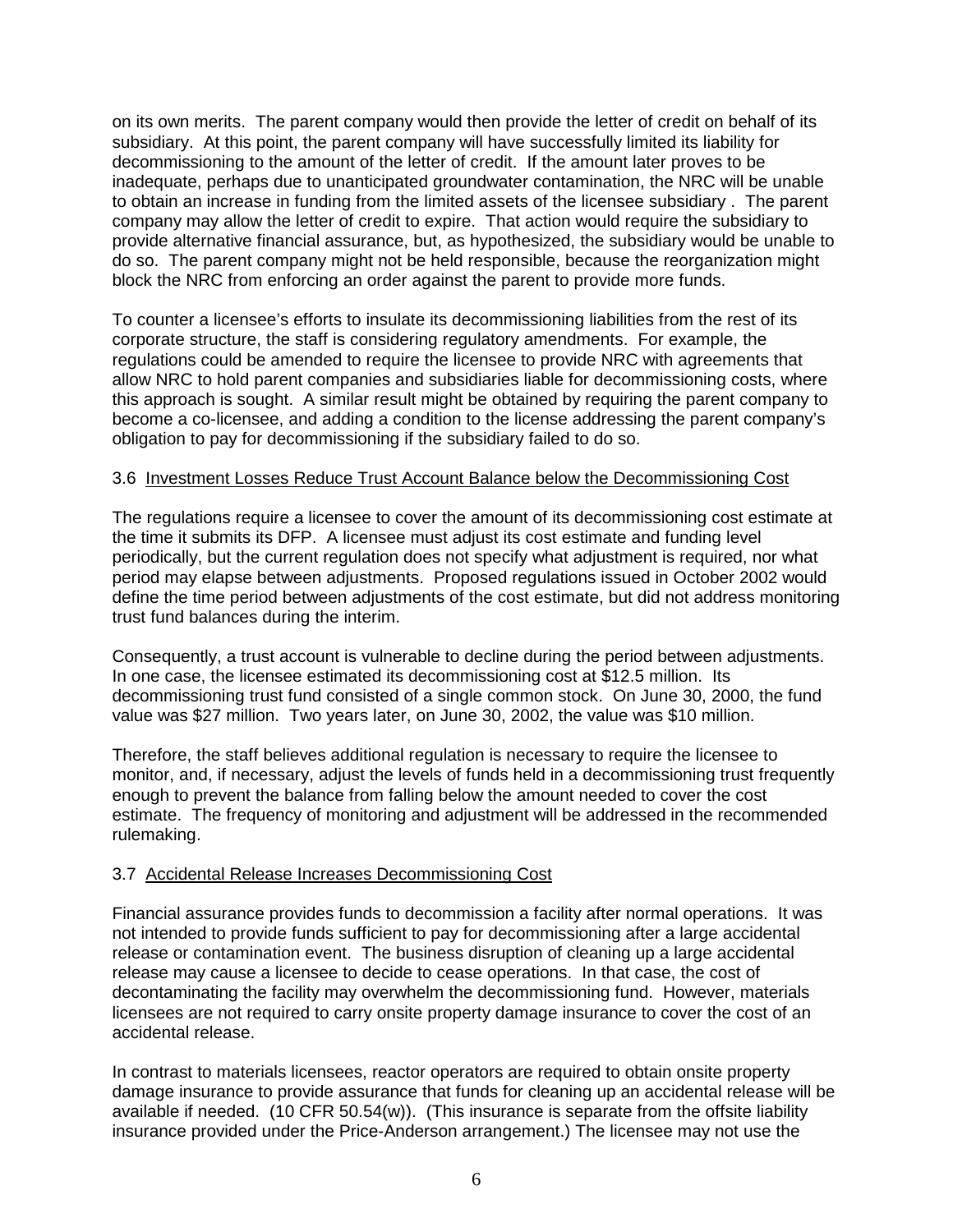decommissioning fund to pay for the cleanup of an accidental release. Instead, it must use other funds, such as insurance proceeds, to first clean up its site to a point within the normal range of contamination consistent with normal operation. It may then elect to either resume operations or apply for license termination. This arrangement provides additional assurance that decommissioning funds will be adequate, even after a large contamination event.

The staff believes a similar onsite property damage requirement for materials licensees is appropriate. The amount of insurance coverage would be scaled to the risk and consequences of an accidental release. The risk and consequence concerns discussed in section 4.2 of Attachment 8 would be considered in determining the need for and amount of insurance to clean up after an accidental release. Therefore, the staff recommends amending the regulations to require licensees to obtain onsite property damage insurance to cover the cost of cleaning up an accidental release.

### 4. EVALUATION OF OPTIONS

#### 4.1 Restricted Release Assumption Causes Underestimation of Decommissioning Costs

Option 4.1.1: Revise guidance to encourage realistic assessment of decommissioning options, prescribe conditions that should be assumed for calculating costs.

- Pro: 1. Improved consistency and realism
	- 2. Lower cost to NRC than regulatory change
- Con: 1. Not enforceable

Option 4.1.2: Issue guidance for calculating the spread of contamination for purposes of determining decommissioning cost.

- Pro: 1. Consistent, objective standard for waste volumes 2. Waste volume is major cost driver, single most effective change to increase accuracy.
- Con: 1. Not enforceable 2. Without reliable subsurface and groundwater data, the calculation has large uncertainty.

Option 4.1.3: Revise regulation to provide for NRC approval of the decommissioning funding plan (DFP) and to require licensees to provide a DFP and financial assurance based on unrestricted release. Provide existing licensees with the option to provide financial assurance for restricted release if the licensee submits and receives NRC approval of a decommissioning plan (DP) demonstrating its ability to meet restricted use criteria, or, alternatively, if the licensee implements institutional controls and obtains third party oversight for a restricted release.

- Pro: 1. Greatest consistency
	- 2. NRC approval
	- 3. Enforceable
	- 4. Avoids shortfall if restricted release cannot be achieved
	- 5. Defines end state during operating period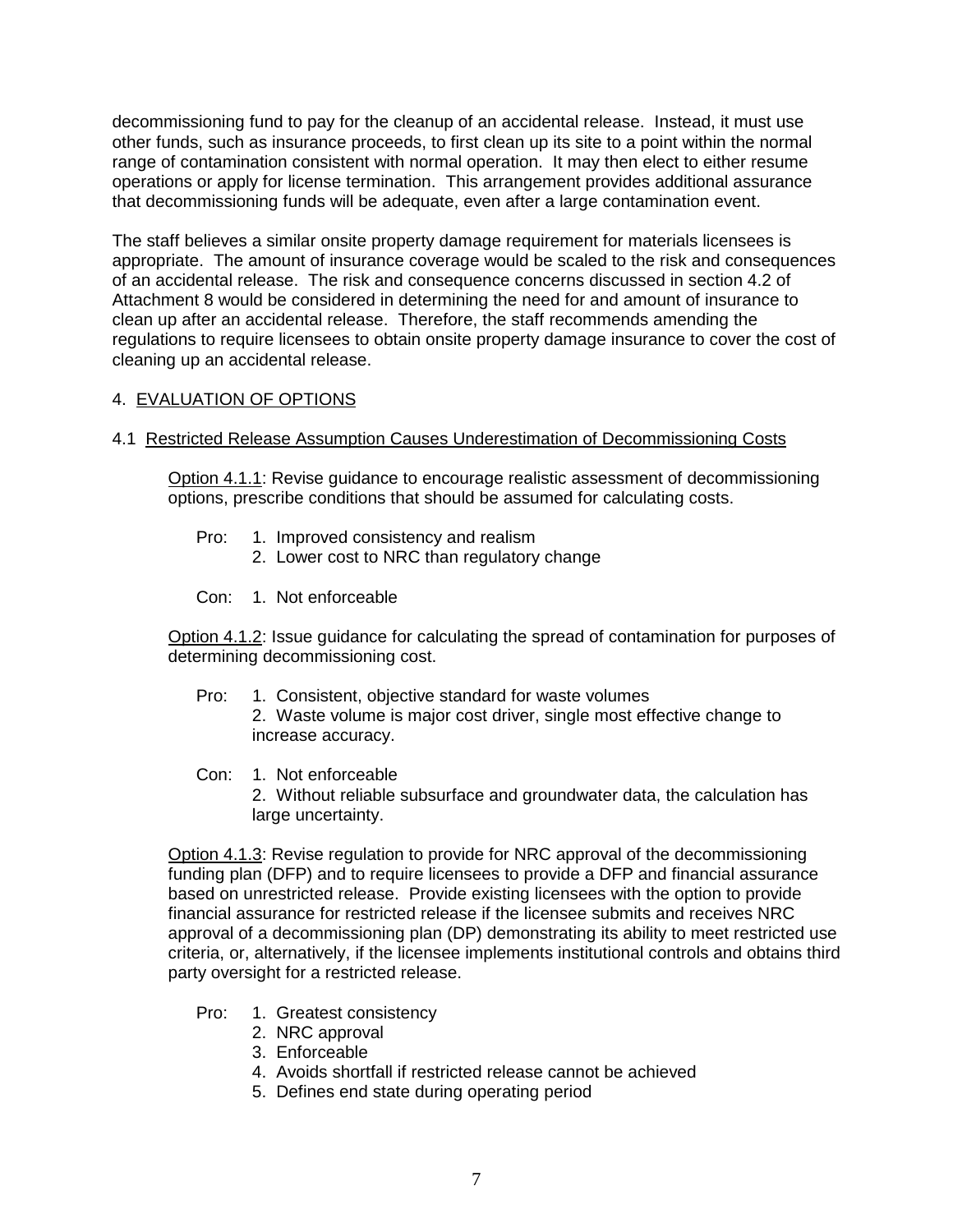- Con: 1. Higher development and implementation cost
	- 2. Some licensees may be unable to provide full coverage financial assurance if they relied on restricted release assumptions in the past.

#### 4.2 Operational Indicators of Increasing Costs

Option 4.2.1: Increase scope of inspections to determine whether licensee site conditions indicate potential for increased decommissioning costs.

- Pro: 1. Most direct method of determining changes in site conditions
- Con: 1. Relatively high resource consumption

Option 4.2.2: Provide guidance to licensees to perform annual determination of whether site conditions indicate potential for increased decommissioning costs.

- Pro: 1. Licensee has most immediate knowledge of changing site conditions. 2. Would provide additional focus for onsite inspections by NRC.
- Con: 1. Not enforceable

Option 4.2.3: Revise regulation to require a licensee to re-evaluate its decommissioning cost estimate, and, if necessary, provide additional financial assurance to cover higher costs, within a reasonable time after an operational event that indicates a potential for increasing decommissioning costs. Operational indicators would include: spills and spread of contamination, groundwater contamination, and other events.

- Pro: 1. Highest level of consistency between licensees
	- 2. Enforceable
	- 3. Promotes earlier characterization of the spread of contamination.
	- 4. Reduces period of inadequate financial assurance coverage.
	- 5. Provides additional incentive to avoid spread of contamination.
- Con: 1. Rulemaking resources required
	- 2. Increased costs of financial assurance
	- 3. Some licensees may be unable to obtain increased financial assurance

Option 4.2.4: Revise regulation, for sites with large radioactive material throughput or liquid processes, to require licensee to periodically obtain subsurface soil and groundwater contamination data, to update its decommissioning cost estimate.

- Pro: 1. Removes uncertainty of the dominant cost driver
	- 2. Reduces likelihood of funding shortfalls.

3. Provides evidence of need to increase decommissioning fund if contamination spreads.

- 4. Enforceable
- Con: 1. Cost to licensee
	- 2. Requires rulemaking resources.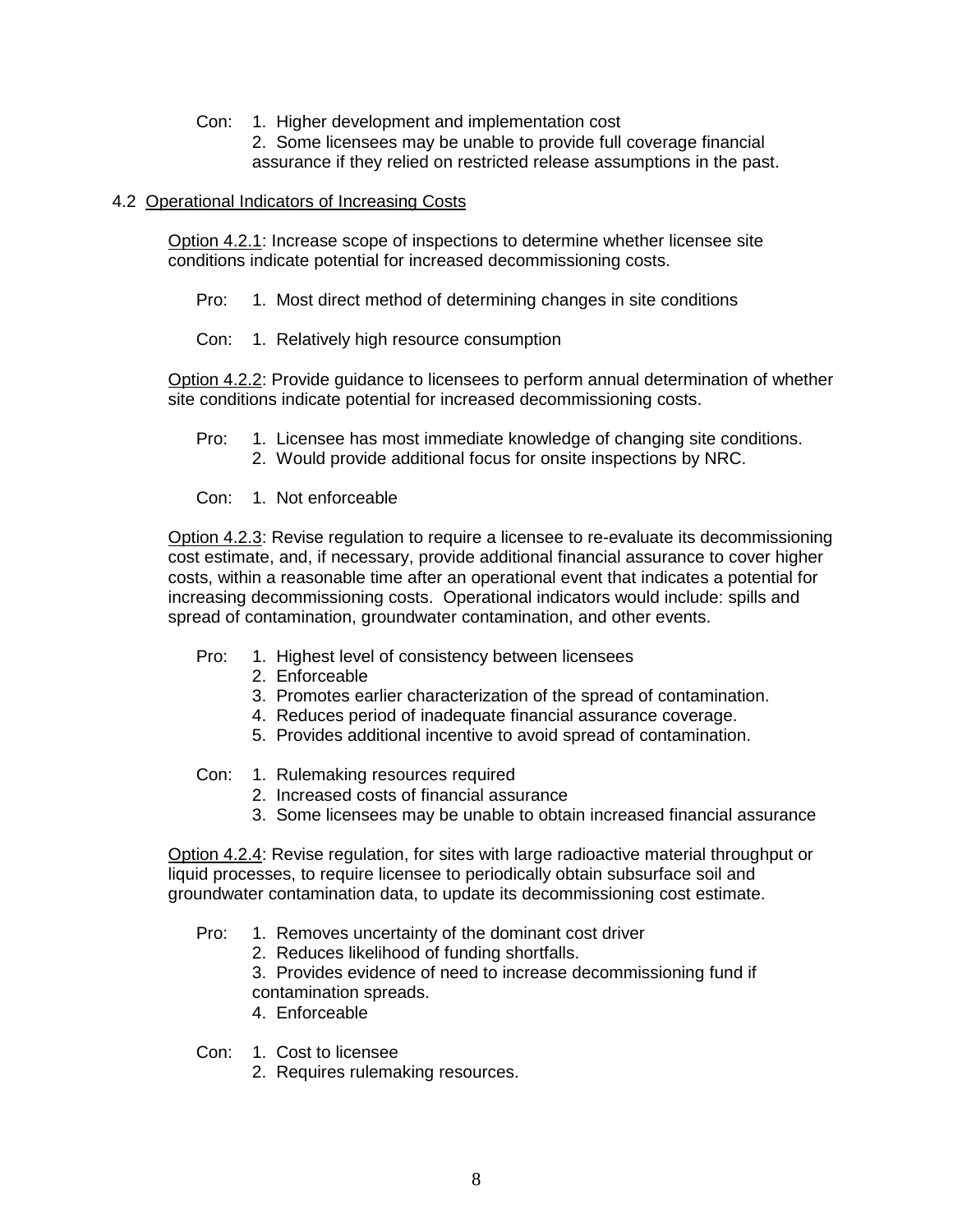4.3 Unavailability of Funds in Bankruptcy Where Financial Assurance Is Provided by Parent Company or Self-guarantee.

Option 4.3.1: Revise regulation to revise financial test to require greater safety margin in case of bankruptcy

- Pro: 1. Relatively simple change
	- 2. Retains current regulatory structure.
	- 3. Retains benefit of lower financial assurance costs for most licensees.
- Con: 1. Rulemaking resources required

2. Some licensees now using the method may be unable to meet revised test.

3. Provides little increase in financial assurance where fraud-induced bankruptcy renders the licensee incapable of funding decommissioning.

Option 4.3.2: Revise regulation to eliminate the parent company and self-guarantee methods of financial assurance.

Pro: 1. Straightforward change

2. Significantly reduces effects of bankruptcy from interfering with decommissioning funding.

- Con: 1. Increases cost of financial assurance for licensees.
	- 2. May lead to shutdown of marginally profitable licensees.
	- 3. No examples where a licensee failed to meet its guarantee agreement
	- 4. Rulemaking resources required

Option 4.3.3: Revise regulation to require licensees to increase their frequency of performing and reporting the financial test.

- Pro: 1. Provides earlier warning of deteriorating financial position.
	- 2. Does not make method unavailable to any existing user.
	- 3. Retains benefit of lower financial assurance costs for licensee.
- Con: 1. Rulemaking resources required

2. Provides little increase in financial assurance where fraud-induced bankruptcy renders the licensee incapable of funding decommissioning.

Option 4.3.4: Request comments on options under consideration for changing the parent company and self-guarantee mechanisms in notice of proposed rulemaking.

Pro: 1. Provides information potentially useful to assess the risk of failure of the parent company and self-guarantee methods. 2. If changes are considered necessary, focuses staff resources on options

most likely to improve financial assurance.

Con: 1. Resources required to assess information provided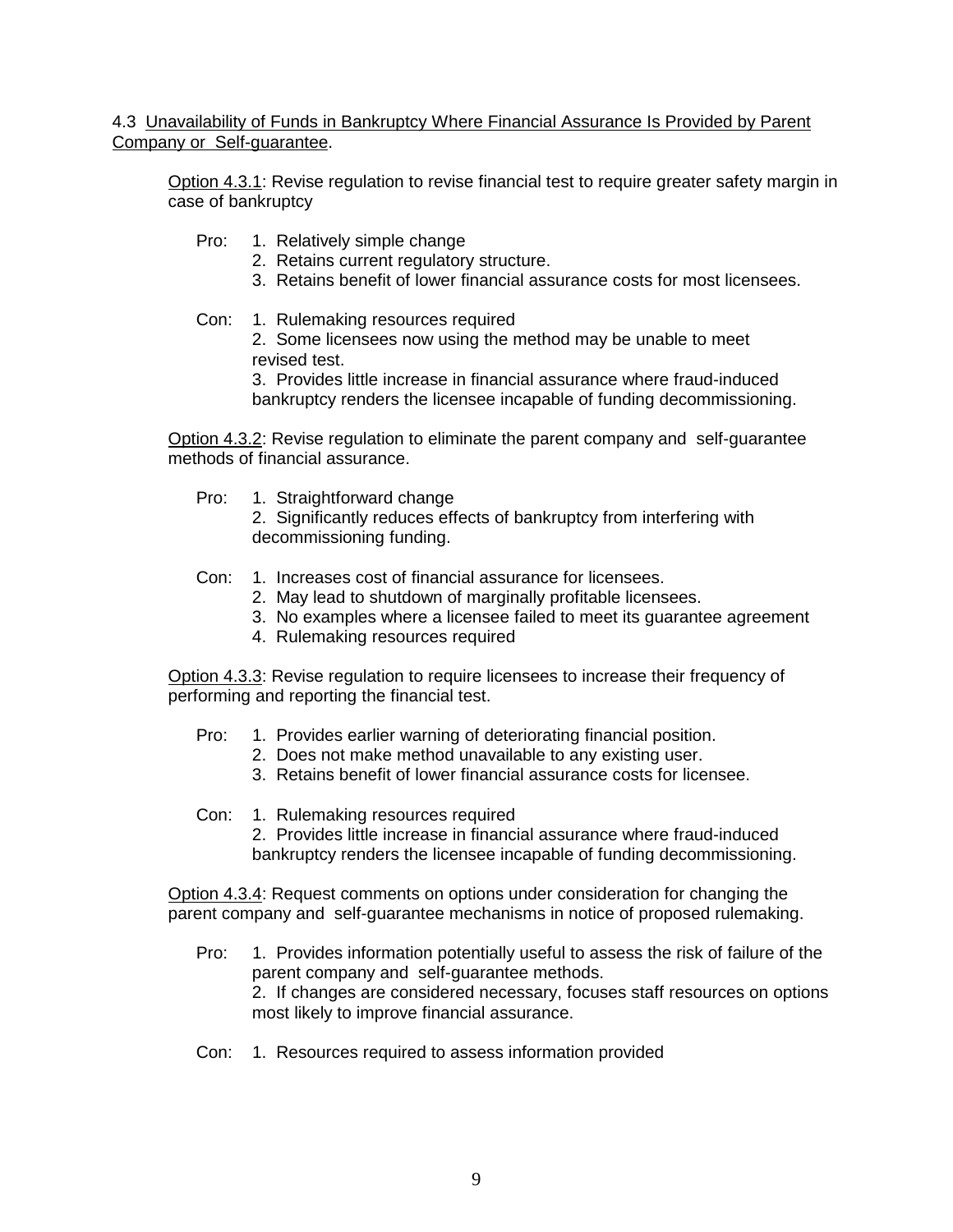### 4.4 Inadequate Financial Disclosure for the Parent Company and Self-guarantee Methods of Financial Assurance

Option 4.4.1: Revise regulation to require licensee with a parent or self-guarantee to provide additional certification that its financial statements do not omit off-balance sheet liabilities that would prevent it from meeting the financial test.

Pro: 1. Provides additional assurance that off-balance sheet liabilities permitted by accounting rules do not significantly reduce the level of financial assurance provided by the licensee.

2. Provides means to impose civil or criminal penalties on a licensee that fails to adequately disclose its financial position.

Con: 1. Rulemaking resources required

Option 4.4.2: Retain a financial consultant to perform in-depth review of the licensee's financial statements for those licensees that use a parent company or self-guarantee.

- Pro: 1. Does not require rulemaking.
	- 2. May be more likely to uncover hidden liabilities.
- Con: 1. Relatively expensive, especially for large licensees

#### 4.5 Reaching Assets after Corporate Reorganization If Financial Assurance Proves Inadequate

Option 4.5.1: Revise regulation to require licensees to provide NRC with agreements that allow NRC to hold parent companies and subsidiaries liable for decommissioning costs. As part of the rulemaking, consider requiring the parent company of licensee subsidiaries to be a co-licensee.

Pro: 1. Increases assets available for decommissioning.

2. Limits the potential that payment for decommissioning will fall short if financial assurance coverage proves inadequate.

- 3. Reduces litigation costs to NRC to reach assets.
- Con: 1. Rulemaking resources required

#### 4.6 Investment Losses Reduce Trust Account Balance below the Decommissioning Cost

Option 4.6.1: Where decommissioning funds are held in investments that may suffer market losses, revise regulation to require licensee to perform periodic comparison of actual amount of funds in trust to its decommissioning funding requirement, make up any shortfall, and report the funding addition to the NRC.

- Pro: 1. Reduces the impact of making up funding shortfalls by limiting the time a market decline will go unnoticed by the licensee.
	- 2. Reduces likelihood that shortfall will exceed licensee's ability to pay.
	- 3. Minimizes the time a licensee may have inadequate funding.
	- 4. Encourages licensee to change investment strategy if losses continue.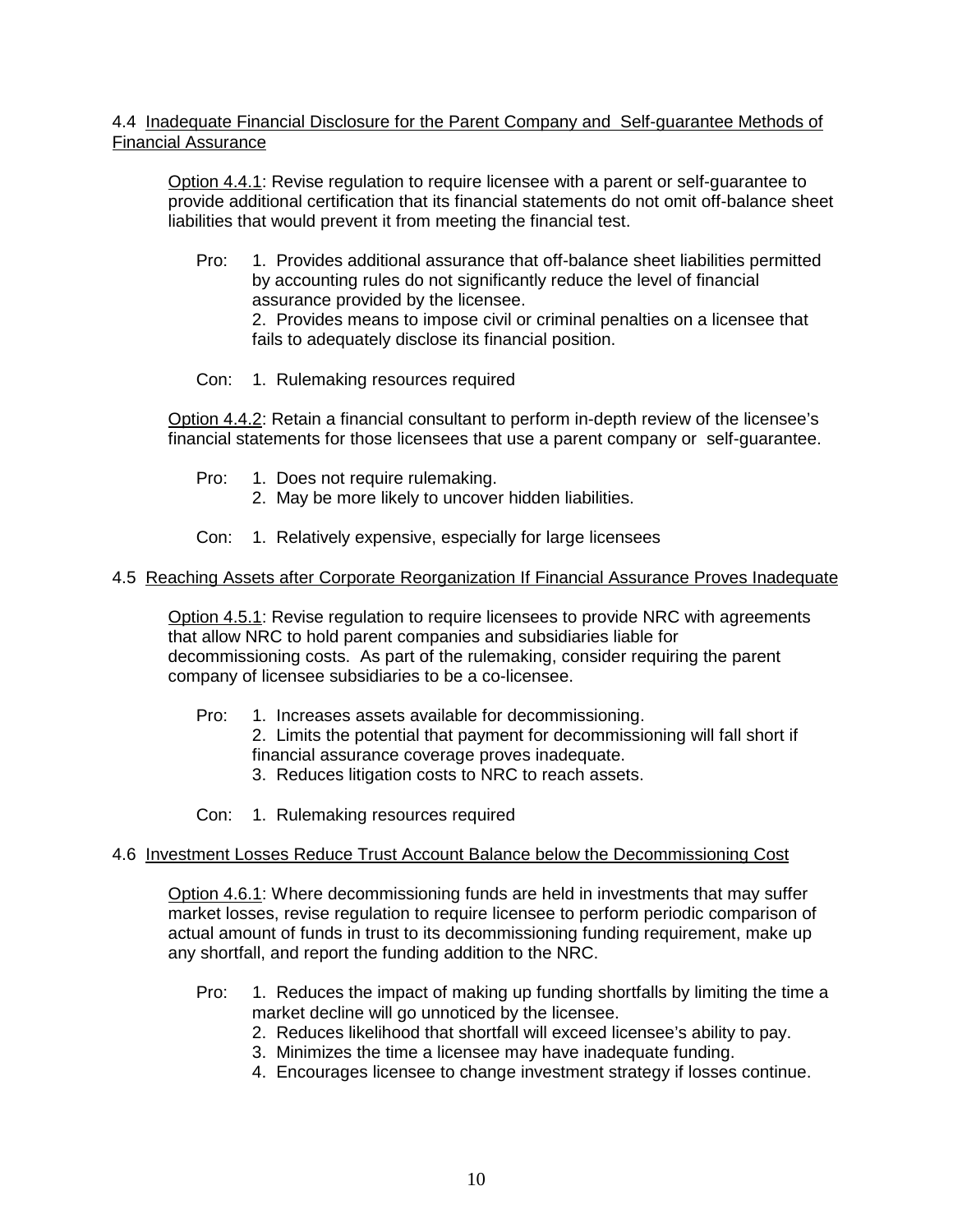- Con: 1. Additional administrative burden on licensee.
	- 2. Rulemaking resources required.
	- 3. A changing market may make this difficult to implement.
	- 4. Licensees in a declining market may not have the resources to make up the losses.
	- 5. May need a process to remove excess funds when the market rebounds.

Option 4.6.2: Revise regulation to require decommissioning trust fund investments in U.S. Federal Government guaranteed securities.

- Pro: 1. Eliminates market risk if held to maturity
	- 2. Minimizes need to monitor performance of trustee
- Con: 1. Minimizes potential return on investment
	- 2. Increases costs to licensee

#### 4.7 Accidental Release Increases Decommissioning Cost

Option 4.7.1: Revise regulation to require licensee to obtain onsite property damage insurance to cover the cost of cleaning up accidental releases.

Pro: 1. Assure that accidental release does not increase decommissioning cost above the amount of financial assurance

2. Inspections by insurance provider will encourage licensee efforts to minimize likelihood of an accidental release.

- Con: 1. Rulemaking resources required
	- 2. Cost to licensees

### 5. RECOMMENDATIONS

The recommendations for regulatory changes discussed below are preliminary; further evaluation of cost/benefit during the rulemaking process will be needed to determine the most appropriate specific revisions that should be made.

#### 5.1 Initial Underestimation of Decommissioning Cost:

Recommend Option 4.1.3: Revise regulation to provide for NRC approval of the decommissioning funding plan (DFP) and to require licensees to provide a DFP and financial assurance based on unrestricted release. Provide existing licensees with the option to provide financial assurance for restricted release if the licensee submits and receives NRC approval of a decommissioning plan (DP) demonstrating its ability to meet restricted use criteria, or, alternatively, if the licensee implements institutional controls and obtains third party oversight for a restricted release.

### 5.2 Operational Indicators of Increasing Costs

Recommend Option 4.2.3: Revise regulation to require a licensee to re-evaluate its decommissioning cost estimate, and, if necessary, provide additional financial assurance to cover higher costs, within a reasonable time after an operational event that indicates a potential for increasing decommissioning costs. Operational indicators would include: spills and spread of contamination, groundwater contamination, and other events.